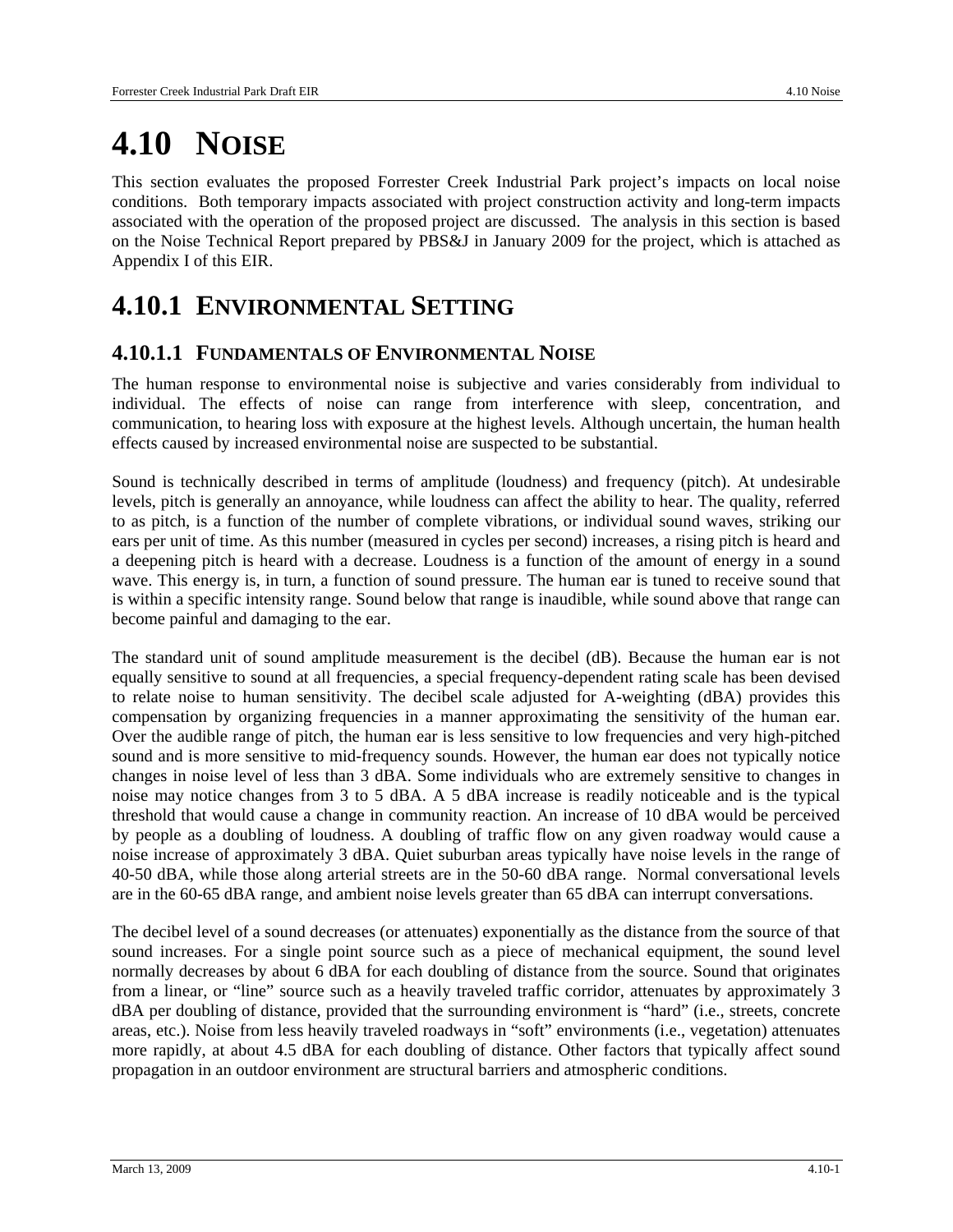Several different metrics are used to evaluate noise levels. One of the most frequently used noise metrics that considers both duration and sound power level is the equivalent noise level (Leq). The Leq is defined as the steady A-weighted level that is equivalent to the same amount of energy as that contained in the actual time-varying levels over a period of time. Typically, Leq is summed over shorter durations, such as 15-minute or one-hour periods.

The actual time period in which noise occurs is also important since noise that occurs at night tends to be more disturbing than that which occurs during the day. The day-night average noise level (Ldn) and the Community Noise Equivalent Level (CNEL) are two indexes that recognize this characteristic. The Ldn is equivalent to the weighted average of the hourly Leqs over a 24-hour period. The weighting includes an addition of 10 dB to nighttime (10:00 p.m. to 7:00 a.m.) noise levels to account for the greater disturbance associated with noise during this time period. The CNEL is similar, except that it also provides a weighting of 5 dB to the evening hours (7:00 p.m. to 10:00 p.m.) and so this index is also known as the day-evening-night noise level (Lden). In general, these two indexes are typically within 1 dBA of each other.

## **4.10.1.2 EXISTING NOISE CONDITIONS**

The Forrester Creek Industrial Park project site is exposed to noise from aviation, traffic, and industrial operations, as described below.

## **Transportation Noise Sources**

#### **Aviation**

The project site is located within the Airport Influence Area of the Gillespie Field Airport, which is owned and operated by the County of San Diego. The runway to the airport is located directly east of the project site, across Cuyamaca Street. The Gillespie Field Airport is a general aviation airport, which consists of approximately 750 acres, with 300,391 operations in 2007 (County of San Diego 2008). General aircraft and helicopters periodically fly over the site while approaching or departing from the airport. According to the 2004 Airport Land Use Compatibility Plan for Gillespie Field, the project site is within the existing 65 dBA CNEL noise contour for the airport.

#### **Roadways**

Vehicular traffic noise is the second predominant noise source (after aviation) for the proposed project. Major roadways that border the site include Cuyamaca Street to the east, Prospect Avenue to the north, and Weld Boulevard to the south. State Route (SR) 125 is located approximately one mile west of the project site, but noise from that roadway is generally not heard at the project site.

#### **Trolley**

An additional source of transportation noise is the Metropolitan Transit Service (MTS) San Diego trolley line. The MTS trolley, which runs in a north-south direction to the east of the project site, can be heard periodically when the warning bells sound for the North Marshall Avenue crossing.

## **Operational Noise Sources**

The primary operational noise sources near the project site are industrial operations to the north. Existing operational noise sources on the site itself include current use of the site as a materials and equipment staging area for the SR-52 extension project. Directly southwest of the site is the San Diego County Operations Facility, which primarily generates noise associated with truck deliveries.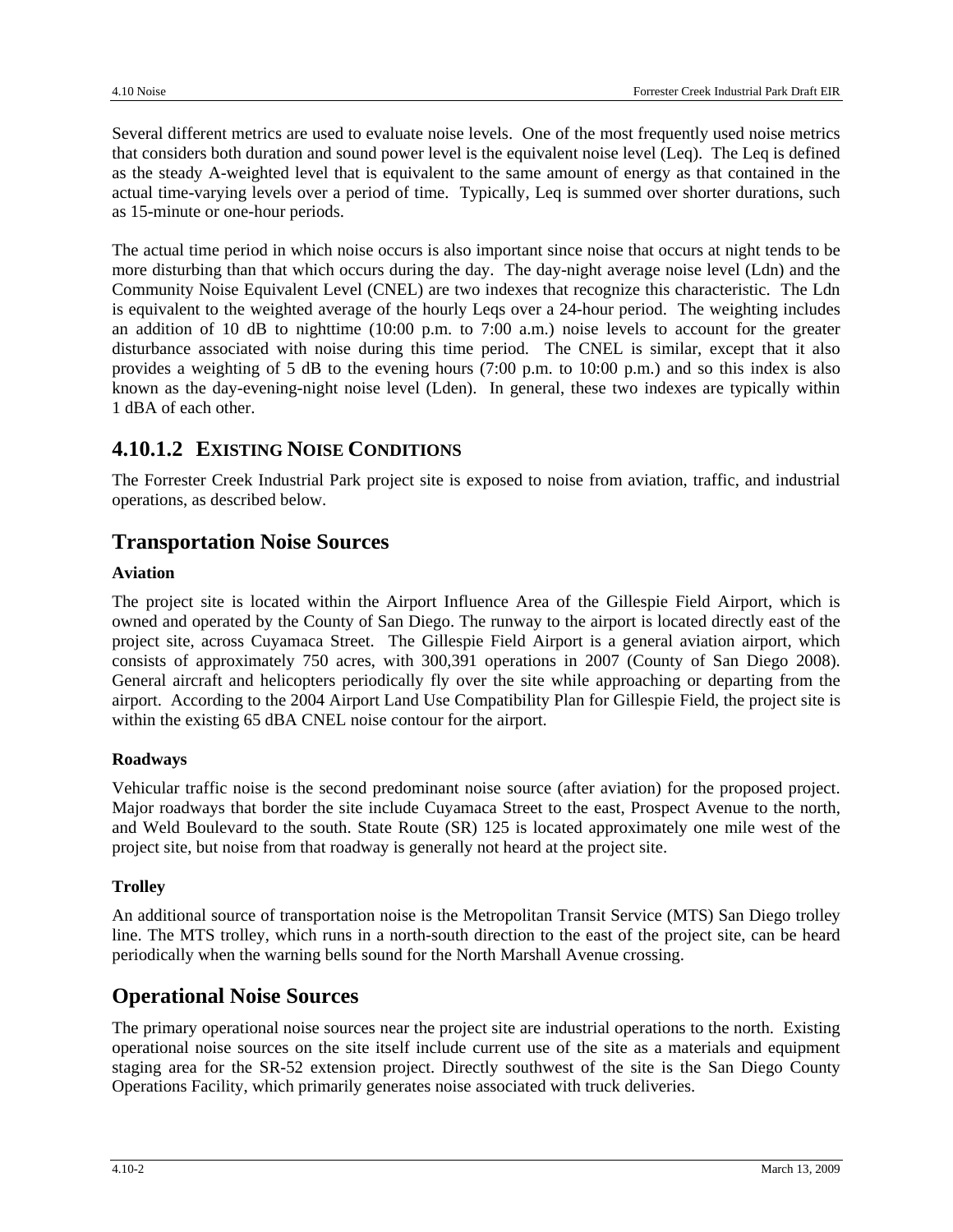## **Noise Sensitive Land Uses**

Noise sensitive receptors are land uses that may be subject to stress and/or significant interference from noise. They include residences, hotels, hospitals, schools, and libraries. Industrial and commercial land uses are generally not considered to be sensitive to noise.

The nearest noise sensitive land uses to the project site are the residences located west of the project site, which face Paseo de Los Castillos off of Rhone Road. The nearest of these residences is approximately 44 feet away from the western site boundary, and about 157 feet from the nearest proposed building. There is also one residence directly north of the site, which is about 17 feet from the northern site boundary, and about 141 feet from the nearest proposed building. These residences are located within the City of Santee.

Residential uses are also located southwest of the site, near the intersection of Weld Boulevard and Cumbre Place. These residences are approximately 900 feet from the southwest corner of the site at the intersection of Weld Boulevard and Gillespie Way, and are located within the City of El Cajon.

## **Existing Noise Levels**

Existing noise conditions on and surrounding the project site were monitored using an ANSI Type II integrating sound level meter. Three short-term measurements and one 24-hour measurement were taken on June 12, 2008 to record ambient noise levels (see Figure 4.10-1 for noise measurement locations). At that time, on site operational noise sources included concrete and gravel stockpiling operations in the northern area of the site. This use has since been removed from the site, however, the site is now used as a materials and equipment staging area for the SR-52 extension project. Both the previous and current uses involve the operation of noise-generating equipment, such as front end loaders, backhoes, and dump trucks, which produce varying noise levels. Therefore, the measurements taken in June 2008 represent a sample of the local noise environment. Daily noise levels at the site may fluctuate, but these levels are considered representative given local activity.

Table 4.10-1 shows the resulting noise levels for each measurement location. The lowest noise level (56 dBA Leq) was detected at Site 2, which was taken near the residences along Weld Boulevard. Existing conditions near the southern area of the project site are represented by Site 1 which was taken near the intersection of Cumbre Place and Weld Boulevard, showed a result of 59 dBA Leq. The highest noise measurement (Site 3), taken at the industrial park north of the site near the intersection of Argent Street and Pathway Street, resulted in an Leq of 68 dBA. The 24-hour noise measurement (Site 4) taken at the residences near the northeastern corner of the site resulted in a CNEL of 64 dBA. Additional detail for ambient sound level measurements can be found in the Noise Technical Report prepared by PBS&J and attached as Appendix I.

## **4.10.2 REGULATORY FRAMEWORK**

## **4.10.2.1 FEDERAL**

## **Noise Control Act of 1972**

The Noise Control Act of 1972 directed the EPA to develop noise level guidelines that would protect the population from the adverse effects of environmental noise. The EPA published a guideline (EPA Levels Document 1974) containing recommendations of 55 dBA Ldn outdoors and 45 dBA Ldn indoors as a goal for residential land uses. The agency is careful to stress that the recommendations contain a factor of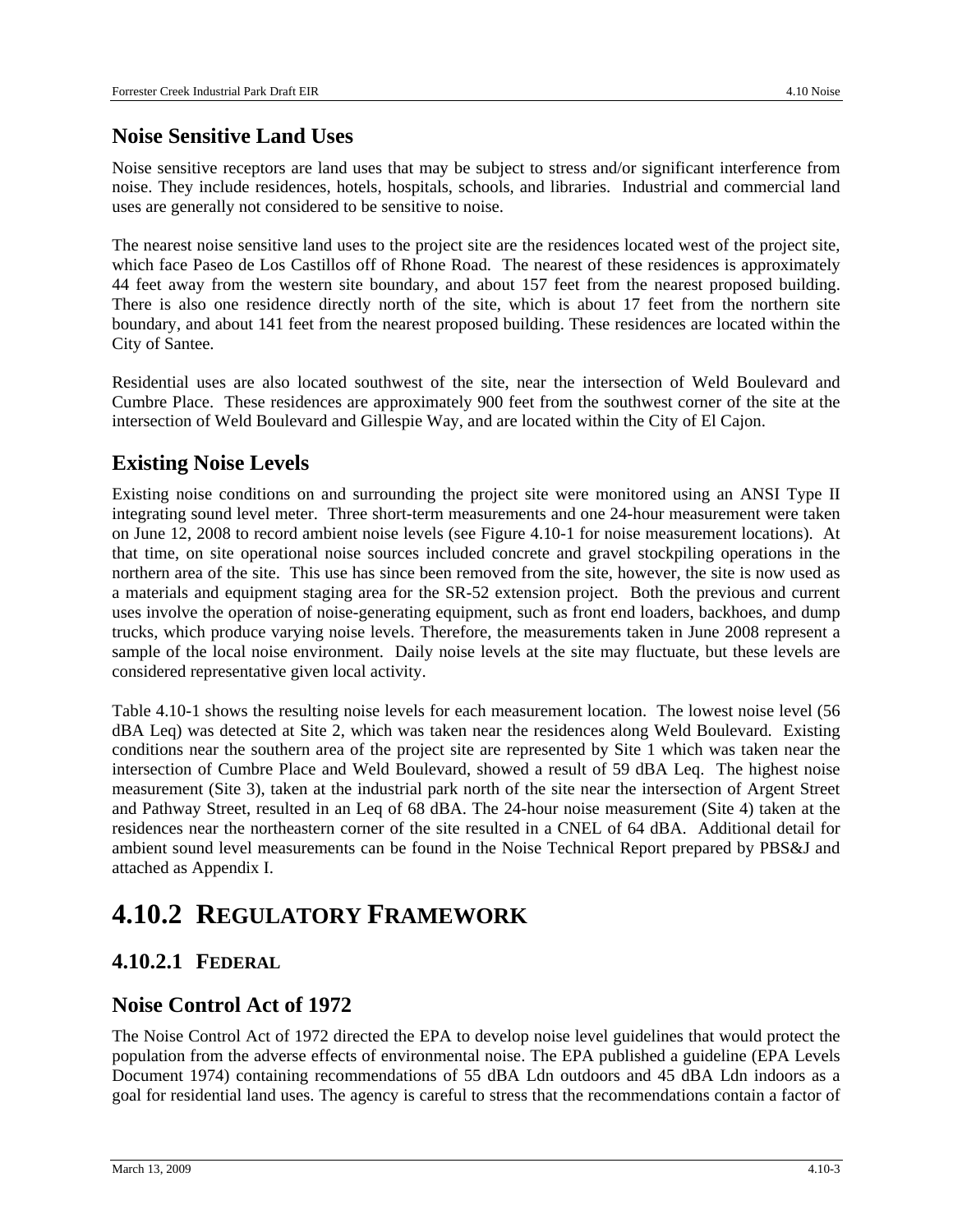safety and do not consider technical or economic feasibility issues and, therefore, should not be construed as standards or regulations.

| <b>Site</b>                   | <b>Location</b>                                                                      | <b>Time</b>  | <b>Duration</b>  | <b>Primary Noise Sources</b>                                                                                                                                                       | <b>Noise Level</b> |
|-------------------------------|--------------------------------------------------------------------------------------|--------------|------------------|------------------------------------------------------------------------------------------------------------------------------------------------------------------------------------|--------------------|
| 1                             | On-site northwest of the<br>intersection of Cuyamaca<br>Street/Weld Boulevard        | $8:39$ a.m.  | 1 <sub>hr</sub>  | Roadway traffic (approximately 200 feet away),<br>aircraft from Gillespie Field, and warning bells<br>from trolley crossing at N. Marshall Avenue<br>(approximately 700 feet away) | 59 dBA Leq         |
| $\mathfrak{D}_{\mathfrak{p}}$ | Off-site residences near<br>intersection of Cumbre<br>Place/Weld Boulevard           | $9:57$ a.m.  | 1 <sub>hr</sub>  | Roadway traffic (approximately 250 feet away)<br>and aircraft from Gillespie Field                                                                                                 | 56 dBA Leq         |
| 3                             | Off-site industrial park near<br>the intersection of Argent<br>Street/Pathway Street | $11:26$ a.m. | $15 \text{ min}$ | Delivery trucks in parking lot and along Pathway<br>Street (approximately 50 feet away), parking lot<br>noise, and mechanical equipment                                            | 68 dBA Leq         |
| $\overline{4}$                | On site near the residences<br>along the northwestern site.<br>boundary              | $12:30$ p.m. | 24 <sub>hr</sub> | Concrete stockpiling on northeast area of project<br>site (approximately 400 feet away) and aircraft<br>from Gillespie Field                                                       | 64 dBA CNEL        |

Source: PBS&J, 2009b

## **Federal Interagency Committee on Noise (FICON)**

The FICON consists of representatives of governmental agencies that have responsibilities for airport noise, including the FAA and military services. It reviews policies that govern the assessment of airport noise impacts. FICON recommendations are often used to determine whether or not increases in roadway noise would be considered significant. The FICON recommendations were developed as a result of studies that relate aircraft noise levels to the percentage of people highly annoyed by various noise levels. Although these recommendations were developed specifically for aircraft noise impacts, they are considered applicable to all noise sources that use noise exposure metrics such as CNEL. The level of significance changes with increasing noise exposure, such that smaller changes in ambient noise levels result in significant impacts at higher existing noise levels, as shown in Table 4.10-2.

| <b>Ambient Noise Level Without Project (CNEL)</b> | <b>Significant Impact</b> |
|---------------------------------------------------|---------------------------|
| $< 60 \text{ dB}$                                 | $+5.0$ dB or more         |

 $60 - 65$  dB  $+ 3.0$  dB or more  $> 65$  dB  $+ 1.5$  dB or more

**Table 4.10-2. Significance of Changes in Operational Noise Exposure** 

Source: FICON, 1992

## **Federal Aviation Administration (FAA)**

The FAA regulates noise emissions for private and commercial aircraft. The FAA and the Caltrans Division of Aeronautics (Title 21, Subchapter 6) have adopted general standards that define compatible uses within the 65 dBA CNEL around civil airports. Compatibility associated for land uses surrounding the Gillespie Field Airport are discussed under Section 4.10.2.3.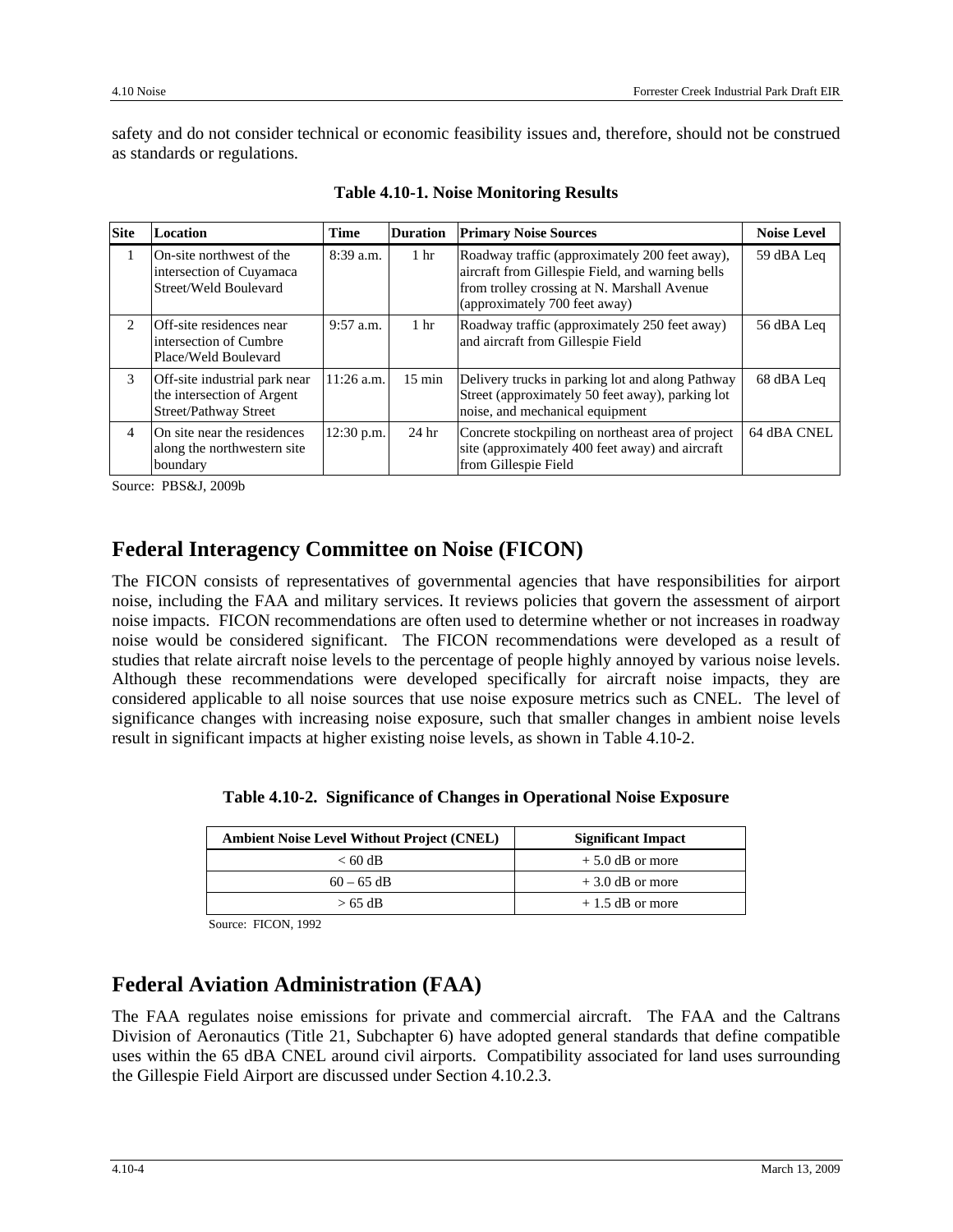

SOURCE: City of El Cajon, 2008; Landiscor, 2003; Noise measurements were taken by PBS&J on June 12, 2008

## **NOISE MEASUREMENT LOCATIONS FIGURE**

## **FIGURE 4.10-1**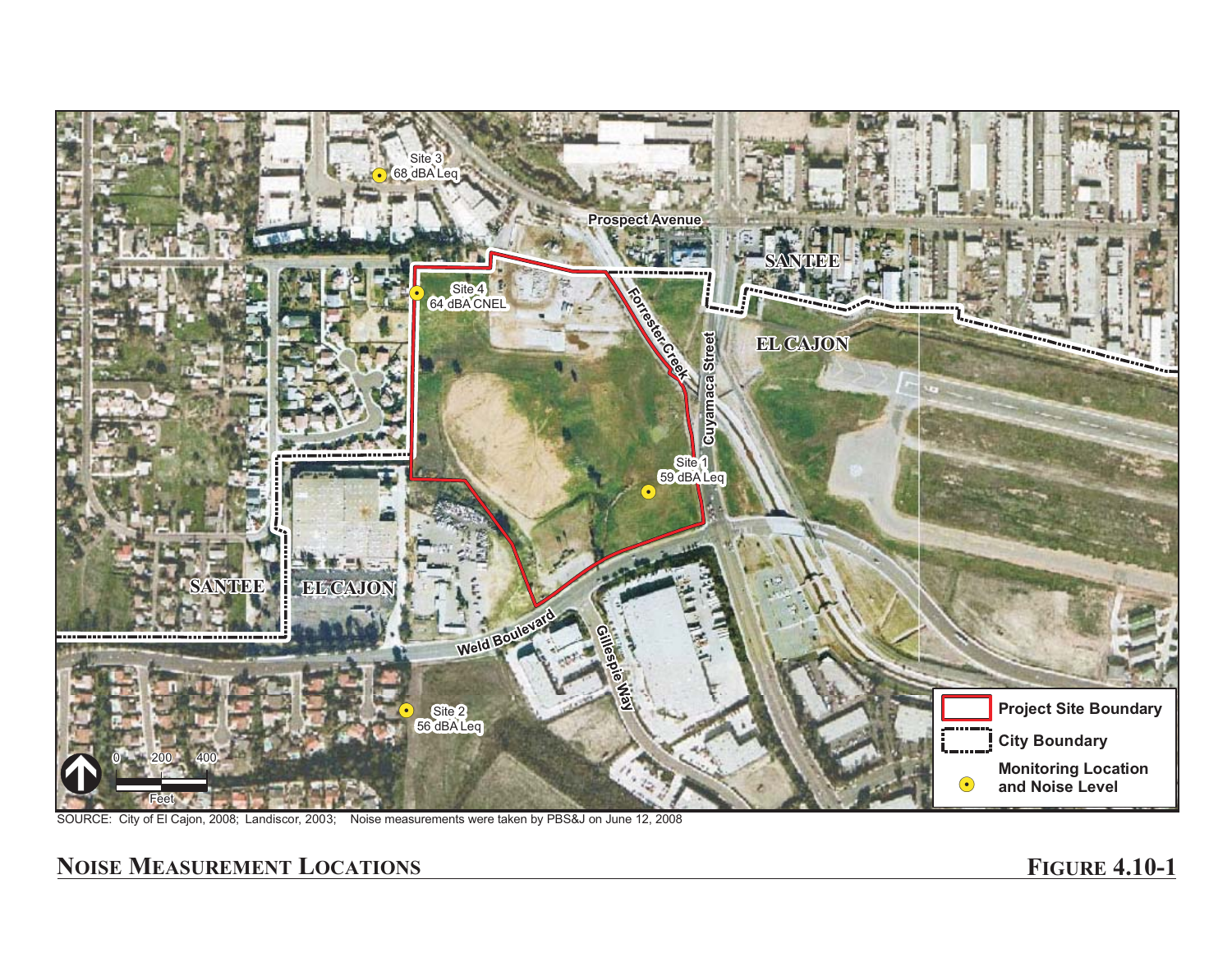## **4.10.2.2 STATE**

## **California Code of Regulations (CCR)**

Noise standards are contained in the CCR, Title 24, Section 1208, "Sound Transmission Control" which establish the acceptable interior environmental noise level (45 dBA CNEL) for multi-family dwellings. This interior noise level standard is typically used for indoor uses of other noise sensitive uses. The State of California additionally regulates the noise emission levels of licensed motor vehicles traveling on public thoroughfares, sets noise emission limits for certain off-road vehicles and watercraft, and sets required sound levels for light-rail transit vehicle warning signals. The extensive State regulations pertaining to worker noise exposure are for the most part applicable only to the construction phase of any project (for example, California Occupational Safety and Health Administration Occupational Noise Exposure Regulations [8 CCR, General Industrial Safety Orders, Article 105, Control of Noise Exposure, Section 5095, et seq.]), or for workers in a central plant and/or a maintenance facility, or involved in the use of landscape maintenance equipment or heavy machinery.

## **4.10.2.3 REGIONAL**

## **Gillespie Field Airport Land Use Compatibility Plan**

In 1970, the State of California enacted a law requiring the formation of an Airport Land Use Commission (ALUC) in each county containing a public airport. As part of this requirement, each airport develops a land use compatibility plan to account for growth of the airport and the area surrounding the airport within the jurisdiction of the commission, which reflects the anticipated growth of the airport for the next 20 years. The San Diego County Board of Supervisors recommended that the San Diego Association of Governments (SANDAG) be designated to assume the responsibilities of an ALUC. SANDAG approved and adopted Comprehensive Land Use Plans, also known as Airport Land Use Compatibility Plans for nine public use airports in San Diego County, including Gillespie Field. In 2003, the San Diego County Regional Airport Authority was designated as the Airport Land Use Commission for the public airports in San Diego County.

The Gillespie Field Airport Land Use Compatibility Plan (ALUCP), mandated by Section 21675 of the Public Utilities Code, was originally adopted by SANDAG in 1974 and was amended in 1989. The San Diego County Regional Airport Authority amended the ALUCP again in 2004, acting in its capacity as the San Diego County ALUC.

The purpose of the ALUCP was to identify areas likely to be impacted by noise and flight activity created by aircraft operations at the airport. The ALUCP provides a discussion of the Plan's assumptions, defines the Airport Influence Area (AIA) for the airport, and includes projected noise contours and flight activity zones. The AIA is generally the area in which current and future airport-related noise, overflight, safety and airspace protection factors may affect land uses or necessitate restrictions on the uses. The AIA encompasses those areas adjacent to airports which could be impacted by noise levels exceeding the California State Noise Standards or where height restrictions are necessary to prevent obstructions to flight operations. The AIA represent the boundary of the ALUCs planning and review authority. According to the AIA shown in the 2004 ALUCP, the project site is within the AIA for Gillespie Field, and is also within the 65 dBA CNEL noise contour.

As a means to implement the Aviation Safety and Noise Abatement Act of 1979, the FAA adopted Regulations on Airport Noise Compatibility Planning, which are defined in FAR Part 150. As part of the FAR, the FAA published guidelines to local authorities for determining acceptability and permissibility of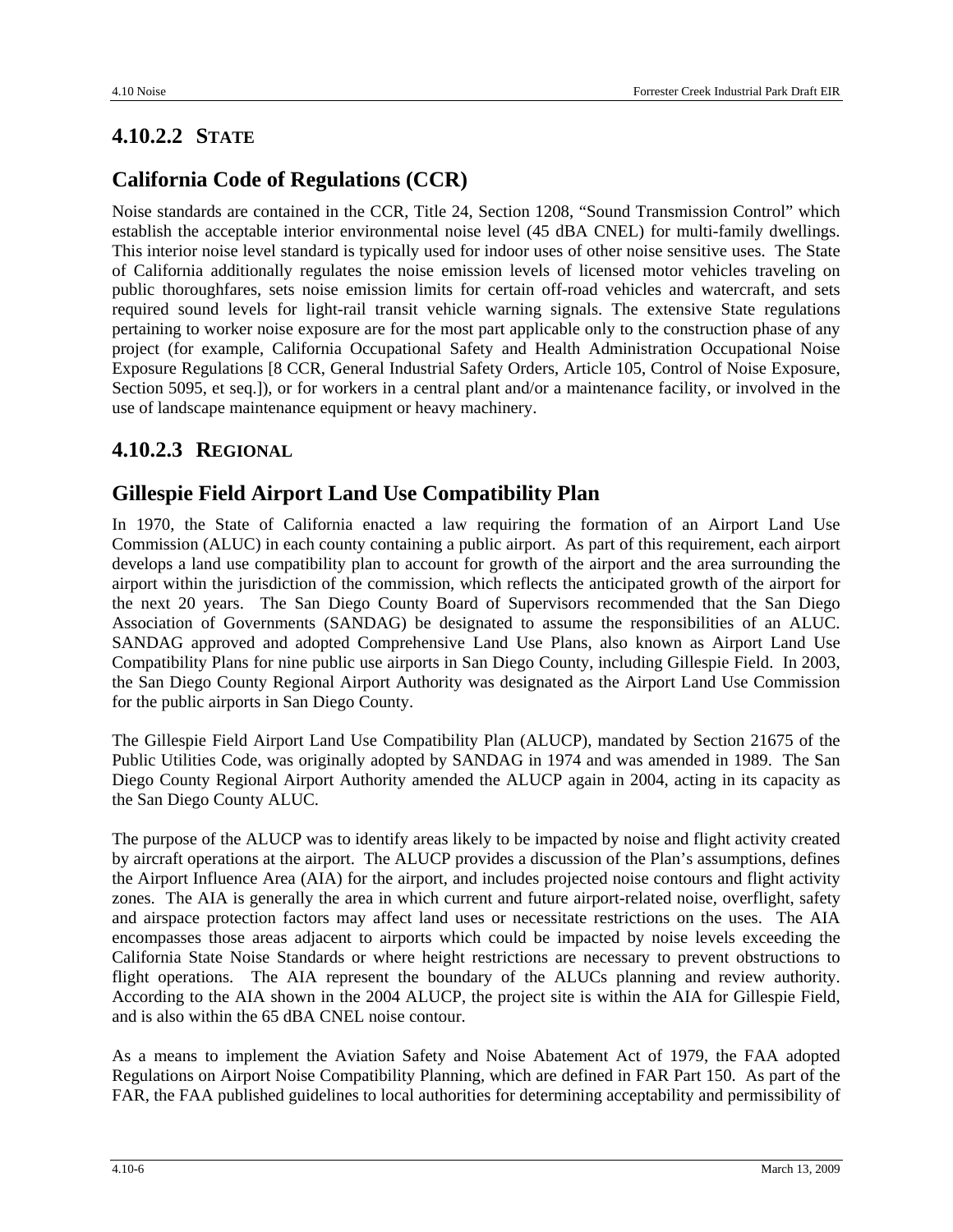land uses. In addition, the Caltrans Division of Aeronautics administers the California Airport Noise Regulations, which were adopted in 1971. The local jurisdiction is responsible for enforcing these regulations. Figure 4.10-2 displays the airport noise/land use compatibility matrix provided in the ALUCP. The matrix identifies a range of land uses associated with various projected exterior CNEL values that are either identified as "Compatible," "Conditionally Compatible," or "Incompatible." The matrix is used to determine whether a proposed land use is consistent with the ALCUP policies and guidelines.

## **4.10.2.4 LOCAL**

## **City of El Cajon General Plan**

The project site is within the City of El Cajon. The City of El Cajon adopted noise policies in its Noise Element as part of the 2000 General Plan. These policies use the Gillespie Field ALCUP (described above) to establish both exterior and interior noise limits for noise compatibility for areas within the AIA.

## **City of El Cajon Noise Ordinance**

The City of El Cajon has developed a Noise Ordinance (Section 17.60.090 of the Municipal Code) that regulates noise by zone and time of day, with residential zones and nighttime hours having stricter requirements and industrial zones and daytime hours having more tolerant requirements. The City Noise Ordinance includes the maximum one-hour average sound levels for various land uses as shown in Table 4.10-3.

|                                      | Applicable Limit One-Hour Average Sound Level (dB) |                           |                           |  |
|--------------------------------------|----------------------------------------------------|---------------------------|---------------------------|--|
| Zone                                 | $7:00$ a.m. $-7:00$ p.m.                           | $7:00$ p.m. $-10:00$ p.m. | $10:00$ p.m. $-7:00$ a.m. |  |
| All Single-Family Zoned Properties   | 60                                                 |                           | 50                        |  |
| All Multiple-Family Zoned Properties | 60                                                 | ל ל                       | 50                        |  |
| All Commercially Zoned Properties    |                                                    | 60                        |                           |  |
| All Industrially Zoned Properties    |                                                    |                           |                           |  |
| $^{(1)}$ Conditionally               | 80                                                 | 80                        | 80                        |  |

**Table 4.10-3. City of El Cajon Sound Level Limits** 

(1) Where outdoor noise levels are higher, additional noise attenuation measures, i.e., ear phones for workers, increased insulation, double-pane glass, etc., may make noise levels acceptable.

Note: The sound level limit at a location on a boundary between two adjoining zoning districts shall be that of the more restrictive zone. Source: City of El Cajon Municipal Code, Section 17.60.090, http://qcode.us/codes/elcajon/

The Noise Ordinance also restricts construction, repair work, or the operation of any pile driver, power shovel, pneumatic hammer, power hoist or any other construction-type device on buildings, structures, or projects to operate between the hours of 7:00 a.m. and 7:00 p.m. either within a residential zone or within 500 feet of a residential zone. This restriction does not apply to emergency work done to protect persons or property from imminent danger. [City of El Cajon Municipal Code, Section 17.60.090(B)].

## **City of Santee General Plan**

The proposed project is not located within the City of Santee, and is not subject to its municipal policies. However, the residential uses located directly to the west and north of the project site, which may be affected by the proposed project, are located within the City of Santee. Therefore, the City of Santee's policies may be relevant to the analysis of impacts resulting from construction and operation of the proposed project.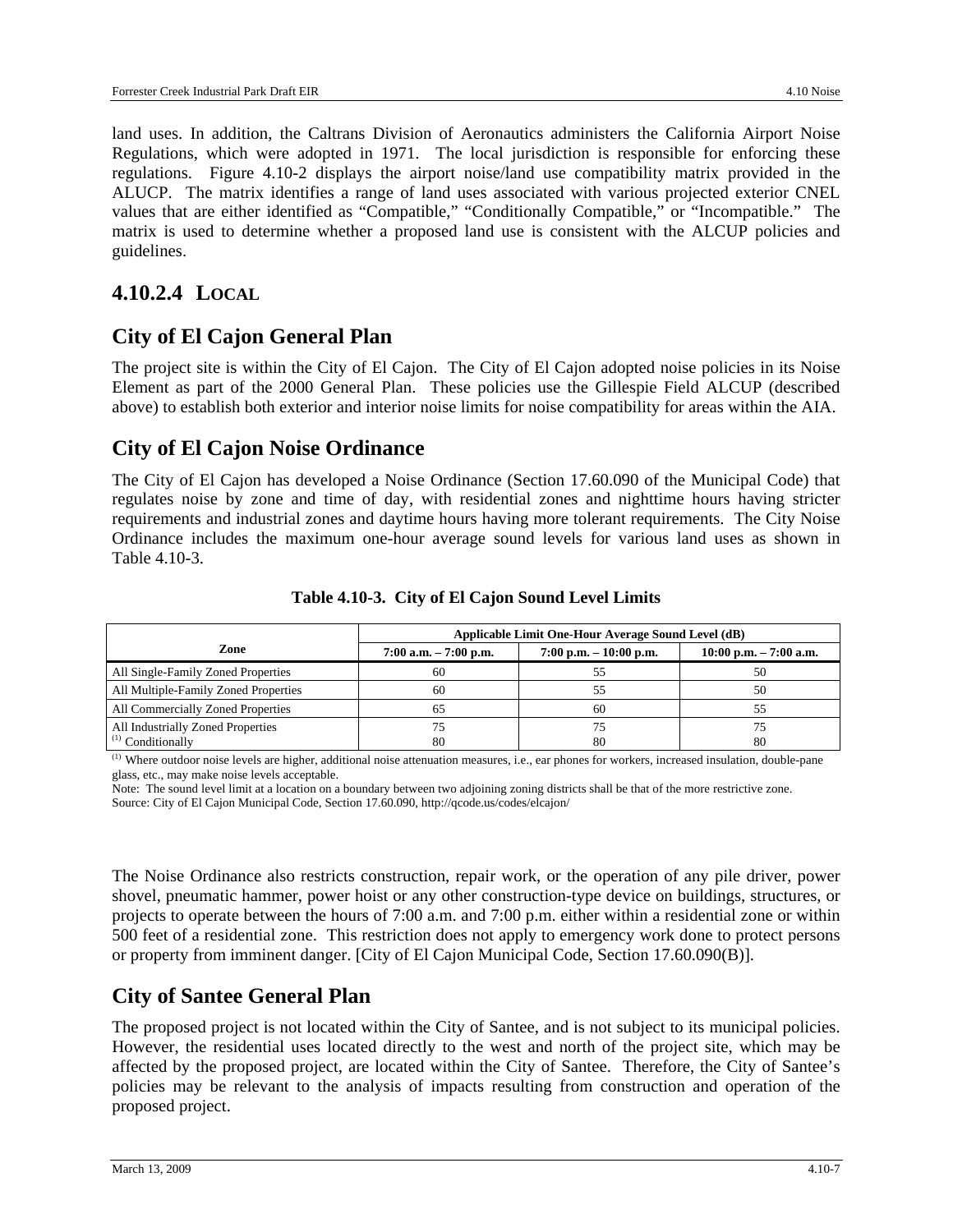|    |                                                                                                                                                                 |       |       | Annual Community Noise Equivalent Level |       | (CNEL) in Decibels |       |
|----|-----------------------------------------------------------------------------------------------------------------------------------------------------------------|-------|-------|-----------------------------------------|-------|--------------------|-------|
|    | <b>Land Use</b>                                                                                                                                                 | 55-60 | 60-65 | 65-70                                   | 70-75 | 75-80              | 80-85 |
| 1. | <b>Outdoor Amphitheaters</b>                                                                                                                                    |       |       |                                         |       |                    |       |
| 2. | Nature Preserves, Wildlife Preserves,<br>Livestock Farming, Neighborhood Parks,<br>and Playgrounds                                                              |       |       |                                         |       |                    |       |
| 3. | Schools, Preschools, Libraries                                                                                                                                  |       | 45    |                                         |       |                    |       |
| 4. | Residential-Single Family, Multiple Family,<br>Mobile Homes, Residential Hotels,<br>Retirement Homes, Intermediate Care<br>Facilities, Hospitals, Nursing Homes |       | 45    |                                         |       |                    |       |
| 5. | Hotels and Motels, Other Transient Lodging,<br>Auditoriums, Concert Halls, Indoor Arenas,<br>Churches                                                           |       | 45    | 45                                      |       |                    |       |
| 6. | Office Buildings-Business, Educational<br>Professional and Personal Services: R&D<br>Offices and Laboratories                                                   |       |       | 50                                      |       |                    |       |
| 7. | Riding Stables, Water Recreation Facilities,<br>Regional Parks and Athletic Fields,<br>Cemeteries, and Outdoor Spectator Sports,<br><b>Golf Courses</b>         |       |       |                                         |       |                    |       |
| 8. | Commercial-Retail; Shopping Centers,<br>Restaurants, Movie Theaters                                                                                             |       |       | 50                                      | 50    |                    |       |
| 9. | Commercial-Wholesale; Industrial;<br>Manufacturing                                                                                                              |       |       |                                         |       |                    |       |
|    | 10. Agriculture (except Residences and<br>Livestock), Extractive Industry, Fishing,<br>Utilities, Public R-O-W                                                  |       |       |                                         |       |                    |       |

#### COMPATIBLE

The outdoor community noise equivalent level ("NCEL") is sufficiently attenuated by conventional construction that the indoor noise level is acceptable, and both indoor and outdoor activities associated with the land use may be carried out with essentially no interference from aircraft noise.

#### **45** CONDITIONALLY COMPATIBLE

The outdoor CNEL will be attenuated to the indoor noise level shown, and the outdoor noise level is acceptable for associated outdoor activities.

#### INCOMPATIBLE

The CNEL is severe. Although extensive mitigation techniques could make the indoor environment acceptable for performance of activities, the outdoor environment would be intolerable for outdoor activities associated with the land use.

SOURCE: San Diego County Regional Airport Authority, 2004

## **GILLESPIE FIELD ALUCP LAND USE COMPATIBILITY MATRIX**

**FIGURE 4.10-2**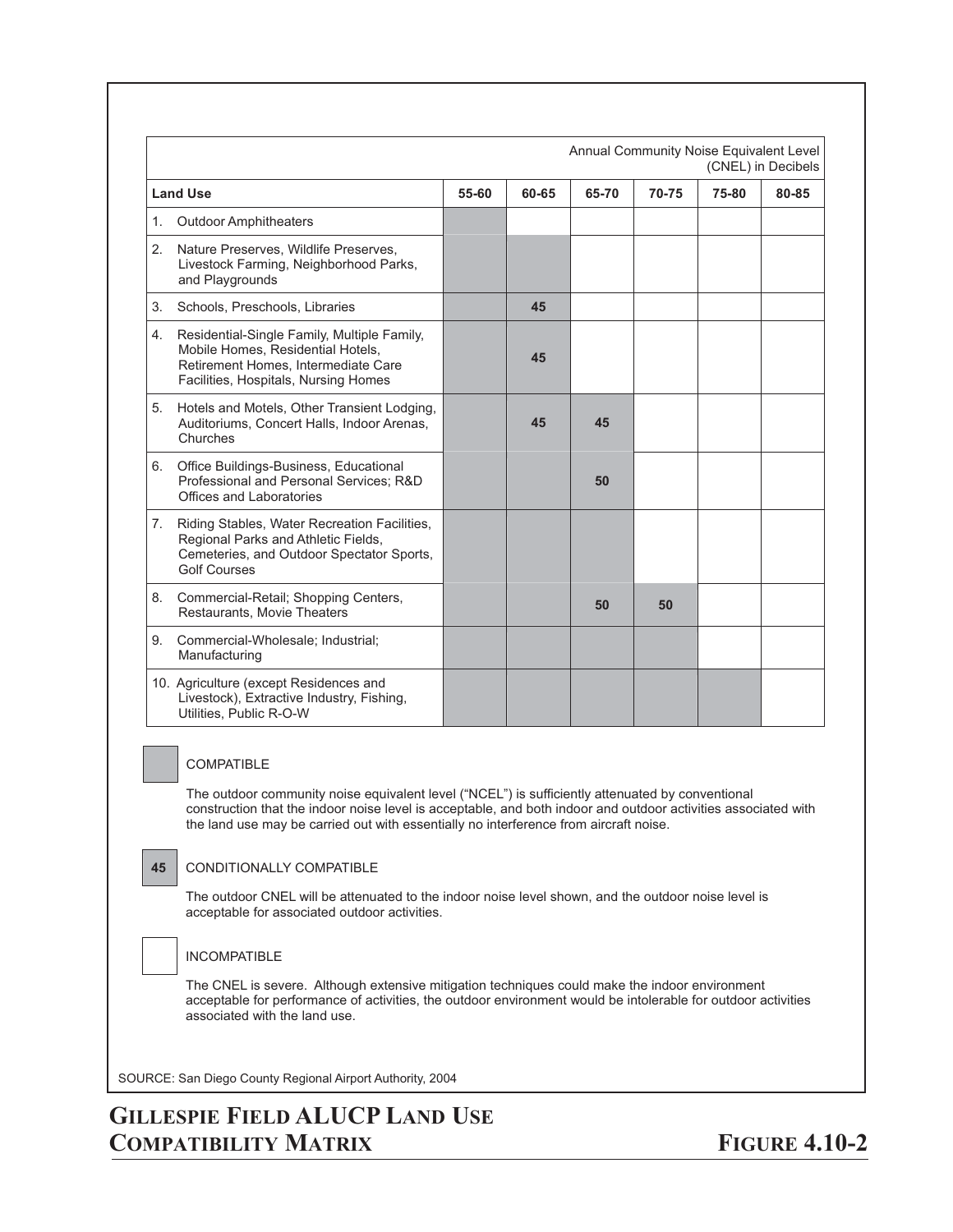The City of Santee General Plan 2020 includes a Noise Element that provides information for programs to control and abate environmental noise, and to protect the citizens of Santee from excessive exposure to noise. The Santee Noise Element discusses the ALUCP and recognizes that some residential uses in the Atlas View Drive/Pryor Drive neighborhood are within the 65 dBA CNEL noise contour and are considered incompatible uses by the ALUCP. Although the ALUCP recommends that the City of Santee redesignate these areas to industrial to correct this incompatibility; the City of Santee has overridden the ALUCP recommendations, stating that the residential uses are consistent with the CLUP.

The Noise Element establishes local thresholds for determining whether a particular impact is significant. Impacts exceeding these thresholds would require that measures be identified to avoid or reduce the severity of the impact. Noise impacts within the City of Santee are considered significant if any of the following occur as a result of a proposed development:

- (1) If the noise levels for any existing or planned development exceed the noise levels considered compatible for that use as identified in Figure 7-3, Noise/Land Use Compatibility Guide, or
- (2) If, as a direct result of the proposed development, noise levels which already exceed the levels considered compatible for that use are increased by three or more decibels.

The exterior noise level limit for residential uses as specified in Figure 7-3, Noise/Land Use Compatibility of the City of Santee Noise Element is 65 dbA Ldn. It is noted that for residential uses, noise sensitive areas include rear yard areas on single family residences and ground floor common areas and private patio areas for multiple family residences. If it is not feasible to reduce the exterior noise levels to 65 dBA Ldn or less, then modifications to the development will need to be made to reduce the exterior noise level to the maximum extent feasible and the interior noise level to 45 dBA or less.

## **City of Santee Noise Ordinance**

The City of Santee's Noise Abatement and Control Ordinance (Chapter 8.12 of the Santee Municipal Code) regulates stationary noise sources, as well as noise from construction activities and other operational noise sources. The allowable noise limit varies by time of day and land use type, as shown in Table 4.10-4. The Noise Ordinance also includes specifications and exceptions for specific sources of noise such as construction.

Within the City of Santee, it is unlawful to operate any construction equipment except between the hours of 7:00 a.m. and 7:00 p.m., Monday through Saturday, excluding legal holidays. Also, construction equipment may not cause noise at a level in excess of 75 dBs for more than 8 hours during any 24-hour period when measured at or within the property lines of any residential property.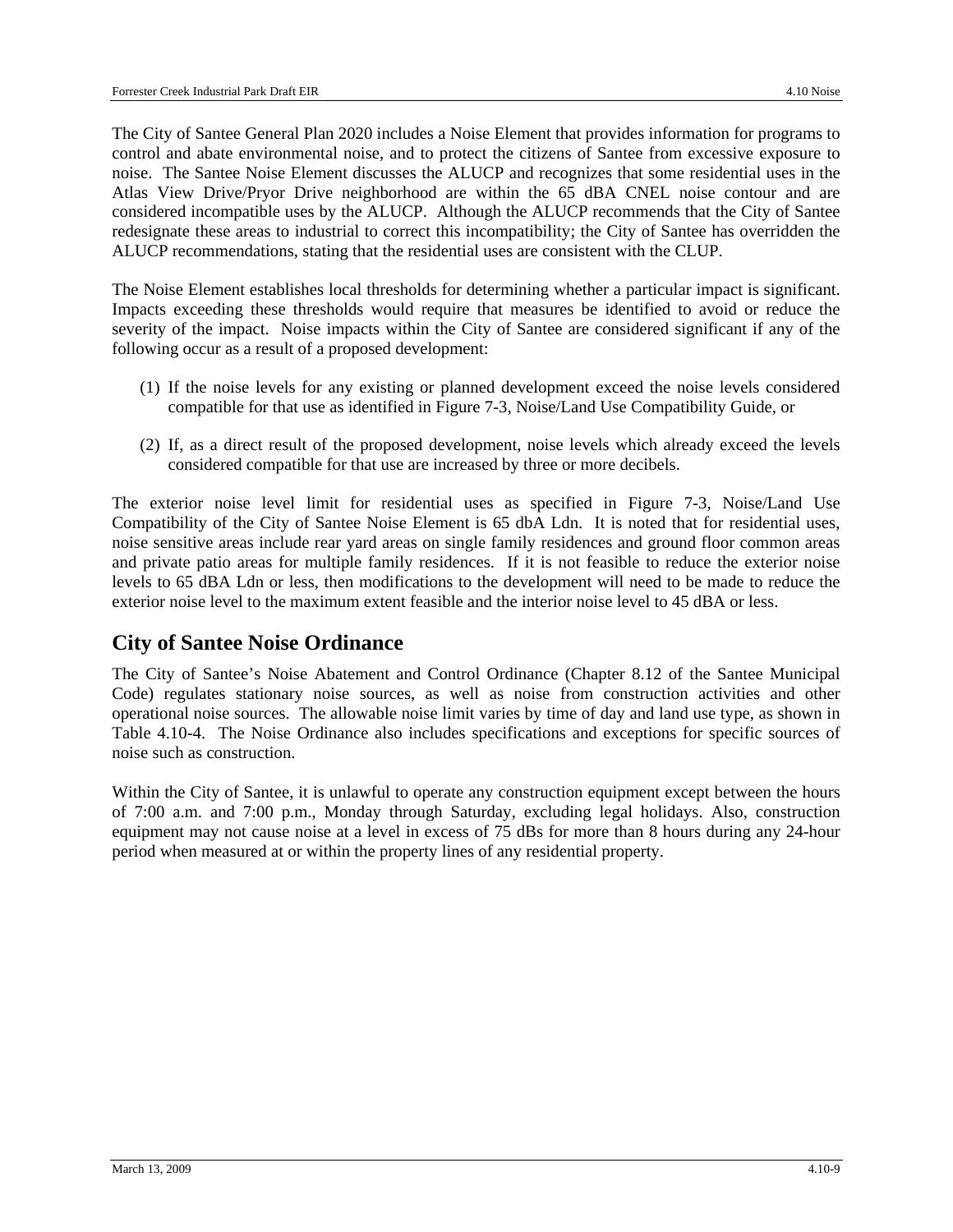|                                                                                                        | Applicable Limit One-Hour Average Sound Level (dB) |                           |                            |  |  |
|--------------------------------------------------------------------------------------------------------|----------------------------------------------------|---------------------------|----------------------------|--|--|
| Zone                                                                                                   | $7:00$ a.m. $-7:00$ p.m.                           | $7:00$ p.m. $-10:00$ p.m. | $10:00$ p.m. $- 7:00$ a.m. |  |  |
| A-70, A-72, R-S, R-V, R-R, R-MH, S-87, S-88, S90                                                       | 50                                                 | 45                        | 40                         |  |  |
| $R-U$ , $R-C$ , and $C-31$                                                                             | 55                                                 | 50                        | 45                         |  |  |
| All other commercial zones                                                                             | 60                                                 | 55                        | 50                         |  |  |
| M-50, M-52                                                                                             | 70                                                 | 70                        | 70                         |  |  |
| All other industrial zones                                                                             | 75                                                 | 75                        | 75                         |  |  |
| The sound level limit at the location on a boundary<br>between an industrial zone and residential zone | 60                                                 | 55                        | 50                         |  |  |

#### **Table 4.10-4. City of Santee Sound Level Limits**

(1) For all other zones the sound level limit on a boundary between two zoning districts is the arithmetic mean of the respective limits for the two districts; provided, however, that the noise level limit applicable to extractive industries, including but not limited to borrow pits and mines, shall be the noise level limit applicable to the M-52 zone, or other standard as required for industrial uses adjacent to a residential zone.

(2) Fixed-location public utility distribution or transmission facilities located on or adjacent to a property line shall be subject to the noise level limits of this section, measured at or beyond six feet from the boundary of the easement upon which the equipment is located.

(3) If the measured ambient noise level exceeds the applicable limit noted above, the allowable one-hour average noise level shall be the ambient noise level.

Source: City of Santee Municipal Code, Section 8.12.040.

## **4.10.3 IMPACT SIGNIFICANCE CRITERIA**

Based on Appendix G of the CEQA Guidelines, implementation of the Forrester Creek Industrial Park project would have a significant adverse impact if it would result in:

- A substantial permanent increase in ambient noise levels or expose persons to noise in excess of standards;
- A substantial temporary or periodic increase in ambient noise levels in the project vicinity;
- Exposure of people residing or working in the project area to excessive noise levels resulting from aircraft; and/or
- Exposure of persons to or generation of excessive groundborne vibration or groundborne noise levels.

For traffic-related noise, impacts are considered significant if project-generated traffic results in increases in noise that exceed the FICON significance thresholds listed in Table 4.10-2.

Impacts relating to operational noise are considered significant when project-related activities create noise exceeding the standards indentified by the applicable jurisdictions where either the project or the affected land uses are located.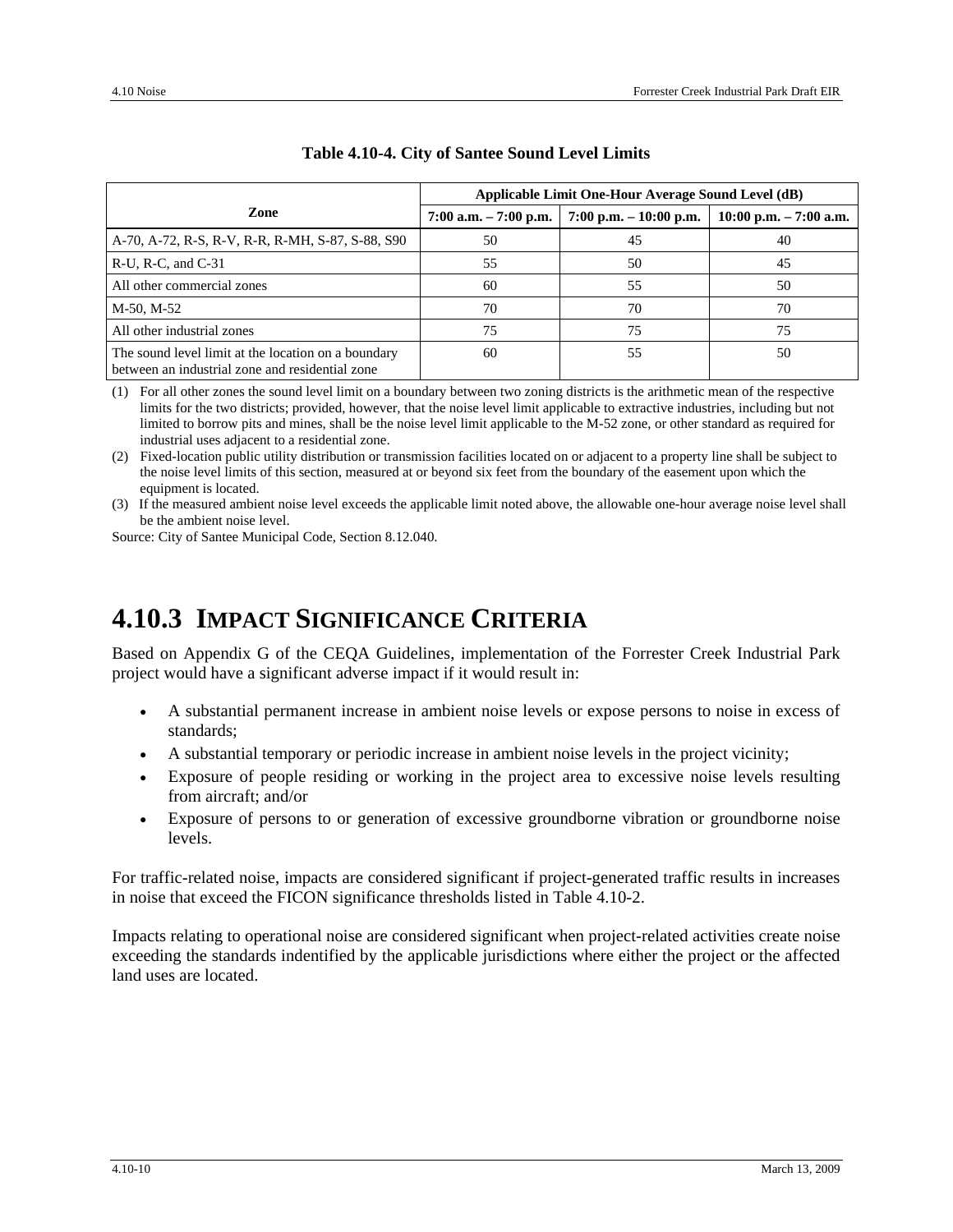## **4.10.4 ISSUE 1 – EXPOSURE TO PERMANENT INCREASE IN AMBIENT NOISE**

*Would implementation of the proposed project result in a substantial permanent increase in ambient noise levels or expose persons to noise in excess of standards?* 

## **4.10.4.1 IMPACT ANALYSIS**

The proposed Forrester Creek Industrial Park Project could result in permanent noise impacts by increasing noise at existing sensitive receptors. Permanent noise sources are divided into transportation (vehicular) and industrial operations noise sources, the effects of which are discussed in this section. Impacts associated with aircraft noise are discussed under Section 4.10.6, Issue 3 - Exposure to Aircraft Noise.

## **Transportation Noise Sources**

Development of the proposed project site would increase the amount of vehicle trips to and from the site, which would increase traffic noise on area roadways. The project could therefore increase noise at the site and at neighboring land uses.

Acoustical calculations were performed for existing and near term future traffic volumes along roadway segments most affected by the project using the Caltrans California Vehicle Noise Emission Levels (CALVENO) and standard noise modeling equations adapted from the Federal Highway Administration noise prediction model. The Near Term Future Scenario is based upon data from the Traffic Impact Analysis prepared for the project by Linscott, Law, and Greenspan Engineers (LLG 2009) that includes cumulative projects in the site vicinity that would be constructed at project buildout. The Traffic Impact Analysis assumed that the extension of SR-52 from SR-125 to SR-67 would be completed prior to operation of Phase I of the proposed project. The modeling calculations considered the posted vehicle speed, average daily traffic volume, and the estimated vehicle mix. The model assumed "pavement" site propagation conditions.

Estimated average daily traffic (ADT) values from the traffic study were used to model the change in noise levels resulting from increased traffic on roadway segments. Table 4.10-5 provides the calculated existing and Near Term Future project levels, both with and without the project. Noise levels for the project were based on full buildout of all phases. Noise levels are indicated at 50 feet from the centerline of each roadway segment. Noise levels at distances greater than 50 feet from the centerline would be lower due to attenuation provided by increased distance from the noise source. Generally, noise from heavily traveled roadways would experience a decrease of approximately 3 dBA for every doubling of distance. The actual sound level at any receptor location is dependent upon such factors as the source-toreceptor distance and the presence of intervening structures, barriers, vegetation, and topography; therefore, the result of the calculations is the worst-case scenario.

The highest noise level increase due to the proposed project would be about 2 dBA along Weld Boulevard between Gillespie Way to Cuyamaca Street. This project-related increase would generally not be audible, since differences of less than 3 dBA in noise levels are generally not detected by the human ear. In addition, the change in noise levels does not exceed the thresholds established by FICON as shown in Table 4.10-2. Therefore, project-generated traffic would not result in a significant impact at the site or at neighboring uses, such as the residences located on the south side of Weld Boulevard.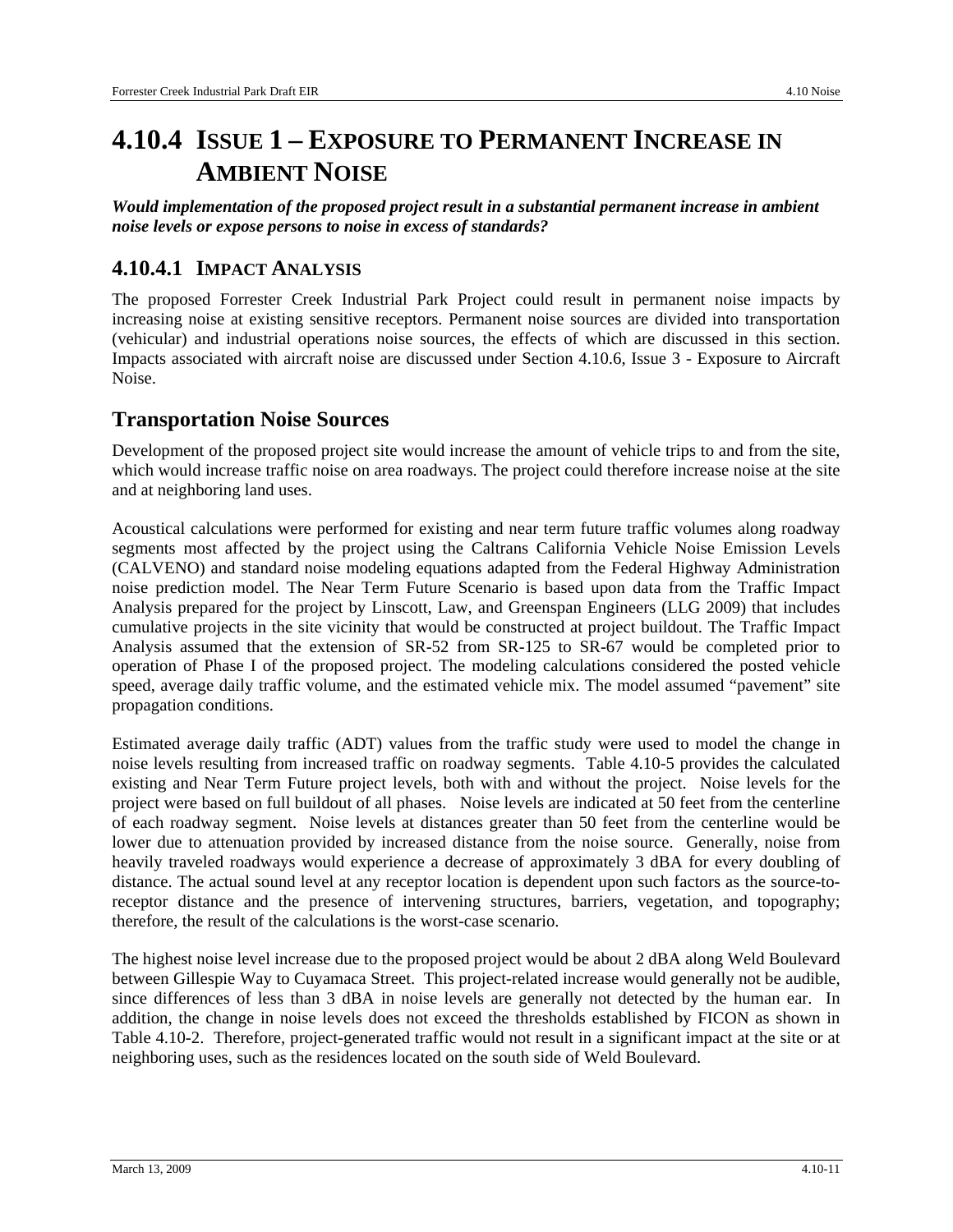| <b>Roadway Segment</b>                                    | <b>Existing</b> | $Existing+$<br>Future<br><b>Projects</b> | Change in<br><b>Existing Noise</b><br><b>Level Due to</b><br><b>Future Projects</b> | Existing $+$<br>$Future +$<br>Project (all<br>phases) | Change in<br><b>Future Noise</b><br><b>Level Due to</b><br><b>Proposed</b><br>Project |
|-----------------------------------------------------------|-----------------|------------------------------------------|-------------------------------------------------------------------------------------|-------------------------------------------------------|---------------------------------------------------------------------------------------|
| Weld Boulevard from Gillespie Way to<br>Cuyamaca Street   | 65              | 65                                       | $\Omega$                                                                            | 67                                                    | $+2$                                                                                  |
| Weld Boulevard from Fanita Drive to<br>Gillespie Way      | 65              | 66                                       | $+1$                                                                                | 66                                                    | $\mathbf{0}$                                                                          |
| Cuyamaca Street from Prospect Avenue<br>to Weld Boulevard | 69              | 69                                       | $\Omega$                                                                            | 70                                                    | $+1$                                                                                  |
| Cuyamaca Street from Weld Boulevard<br>to Bradley Avenue  | 70              | 70                                       | $\Omega$                                                                            | 71                                                    | $+1$                                                                                  |

| Table 4.10-5. Near Term Future <sup>(1)</sup> Traffic Noise Levels (dB) |  |
|-------------------------------------------------------------------------|--|
|-------------------------------------------------------------------------|--|

Noise levels are given at 50 feet from roadway centerline. Noise levels are based upon traffic data provided by LLG (2009). See Appendix I for data sheets.

 $<sup>(1)</sup>$  Near Term Future conditions include cumulative projects that would be constructed at project buildout (all phases).</sup>

The proposed extension of SR-52 from SR-125 to SR-67 would be located approximately 1,000 feet north of the project site, between Mission Gorge Road and Prospect Avenue. The SR-52 extension project is expected to be complete and open to traffic in 2010 (personal communication with Dan Martin, California Department of Transportation, November 19, 2008). This portion of SR-52 is projected to carry approximately 110,000 vehicles per day, which would increase existing noise levels in the surrounding area, including at the project site. It is possible that this noise may reach the project site; however, industrial land uses are generally not considered to be sensitive to noise. Therefore, impacts from vehicular traffic noise from the SR-52 extension project to the proposed project would be minimal.

In addition to traffic noise, the project site is subject to occasional noise from the MTS trolley. The trolley runs in a north-south direction to the east of the proposed project site, and can be heard when the warning bells sound for the North Marshall Avenue crossing. One of the noise sources from the noise measurement taken near the southeastern area of the project site included warning bells from the MTS trolley crossing. The measurement resulted in a noise level of 59 dBA Leq, which is acceptable for industrial land uses. At the proposed project site, trolley noise would be heard occasionally throughout the day. However, implementation of the proposed project may also act as an acoustical barrier to nearby sensitive receptors to the west of the project site by reducing the impact of noise associated with the trolley line east of the project site. Therefore, impacts associated with trolley noise would be less than significant.

#### **Operational Noise Sources**

Existing uses near the project site may periodically be exposed to noise associated with operation of the proposed project, including noise that is typical of industrial developments such as truck deliveries; heating, ventilation and air-conditioning (HVAC) equipment; inventory loading; mechanical noise; and general parking lot noise.

Noise sources from parking lots include car alarms, door slams, radios, and tire squeals. These sources typically range from about 54-69 dBA at a distance of 50 feet. New major mechanical HVAC equipment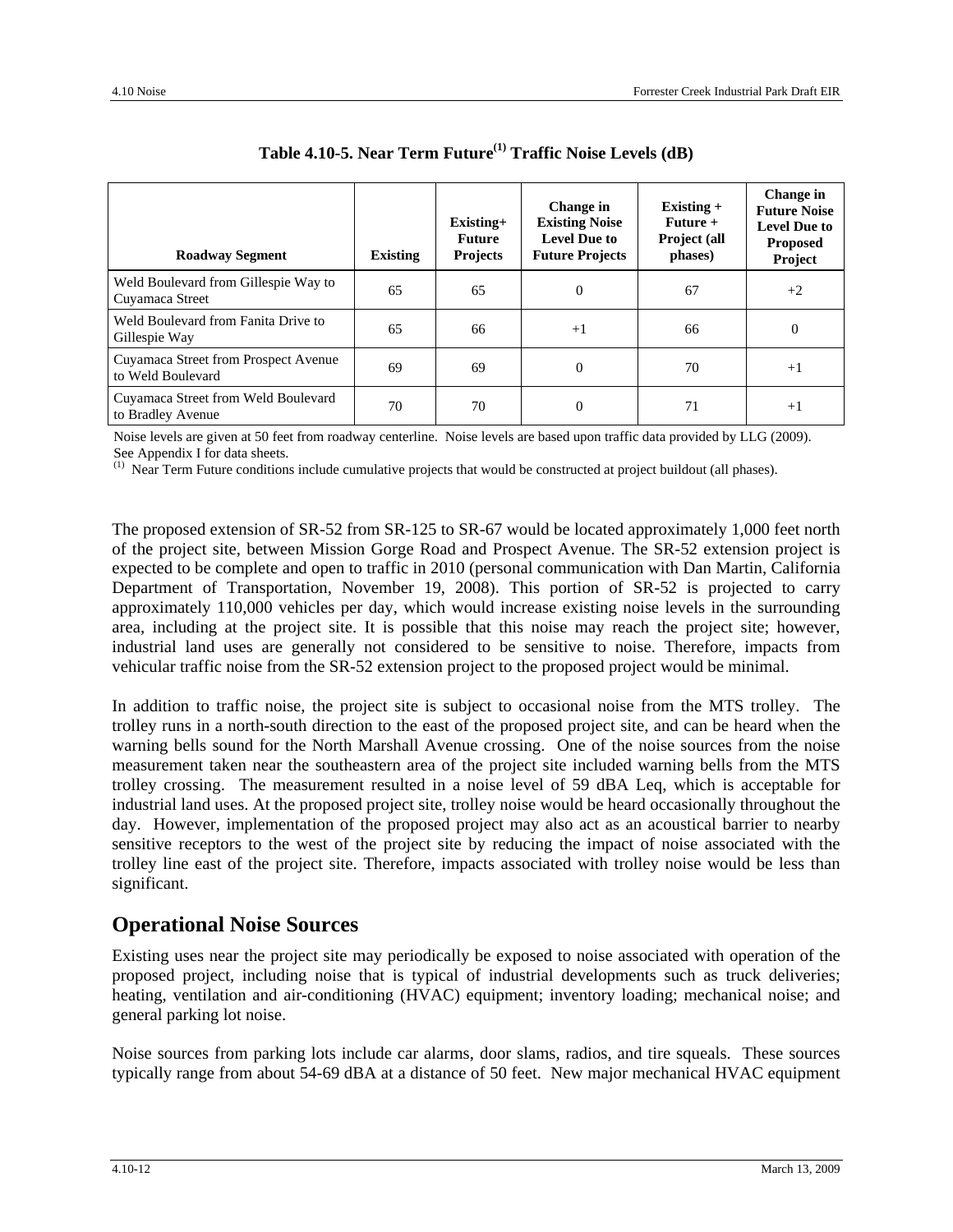located on the ground or on rooftops of new buildings generate noise levels which average 69-73 dBA CNEL at a distance of 50 feet, when running continuously.

Land uses along Prospect Avenue include light industrial uses similar to the proposed project. As part of the noise technical study, a noise monitoring site (Site 3) sampled typical noise levels from an industrial park located off of Prospect Avenue. The noise sample included noise from delivery trucks, general parking lot noise, and mechanical equipment. The measured noise level was 68 dBA at approximately 50 feet from the primary source of noise (delivery trucks loading and unloading).

Operational noise from these off-site sources would range between 54-73 dBA at the project site. These levels do not exceed the limit of 75 dBA during daytime hours established in the City of El Cajon Noise Ordinance for properties zoned as Industrial. Thus, no on-site operational noise impact would occur.

Operational noise from the proposed project has the potential to be heard at the residences to the west and north of the project site, which are considered noise sensitive. The primary project operational noise source that the residences west of the site may be exposed to is general noise from the central parking lot between Buildings C and D. The western edge of the parking lot is about 157 feet from the nearest residence. At this distance, noise levels from the parking lot would range between 44-59 dBA, assuming flat topography. According to the topographic map prepared for the site, the western residences are located at a ground elevation of at least 25 feet above the ground elevation of the proposed parking lot. Due to the difference in elevation between the parking lot and the residence, some attenuation of the noise levels would occur to due ground absorption. The project also would include a six -foot high solid block wall along the western and northern property boundaries to define a district boundary between the proposed industrial and existing residential uses. However, due to the change in elevation between the parking lot and the residences to the west (25 feet), and the ground elevation at the location of the wall (about 16 feet above the parking lot), the six-foot walls are not likely to provide any additional sound attenuation at the residences west of the project site.

Periodic and temporary noise sources from the parking lot would be different from each other in kind, duration, and location, so that the overall effects would be separate and in most cases would not affect the receptors at the same time; therefore, parking lot noise is considered a nuisance noise that would result in a less than significant impact. Noise from HVAC systems installed on the building rooftops, however, would have a straight line-of-site to the residences, and are anticipated to run continuously. HVAC noise levels could range between 59-63 dBA (assuming a distance of 157 feet from the edge of the nearest building to the closest residence).

The primary project operational noise source that the residence located northwest of the project site may be exposed to is truck delivery noise from the loading docks located on the north side of Building C. The nearest edge of the loading dock is located approximately 51 feet from the residential property line. The residence is located at a ground elevation essentially the same as the level of the loading dock. The project would include a six-foot high noise wall along the northwestern property boundary in the vicinity of this residence. Taking into consideration the noise attenuation that would be provided by the noise wall, noise levels from delivery trucks could reach a level of 59 dBA at the northern residence. Considering the type of use proposed at the project site (industrial), delivery truck noise has the potential to be generated continuously throughout daytime hours. Noise from HVAC systems at the top of the buildings could range between 61-65 dBA (assuming a distance of 131 feet from the edge Building C). Due to the building height (35 feet), the noise wall would not provide any attenuation from HVAC noise.

The residences near the project site are located within the City of Santee. The City of Santee Noise Ordinance establishes a sound level limit of 50 dBA for residential land uses during daytime hours.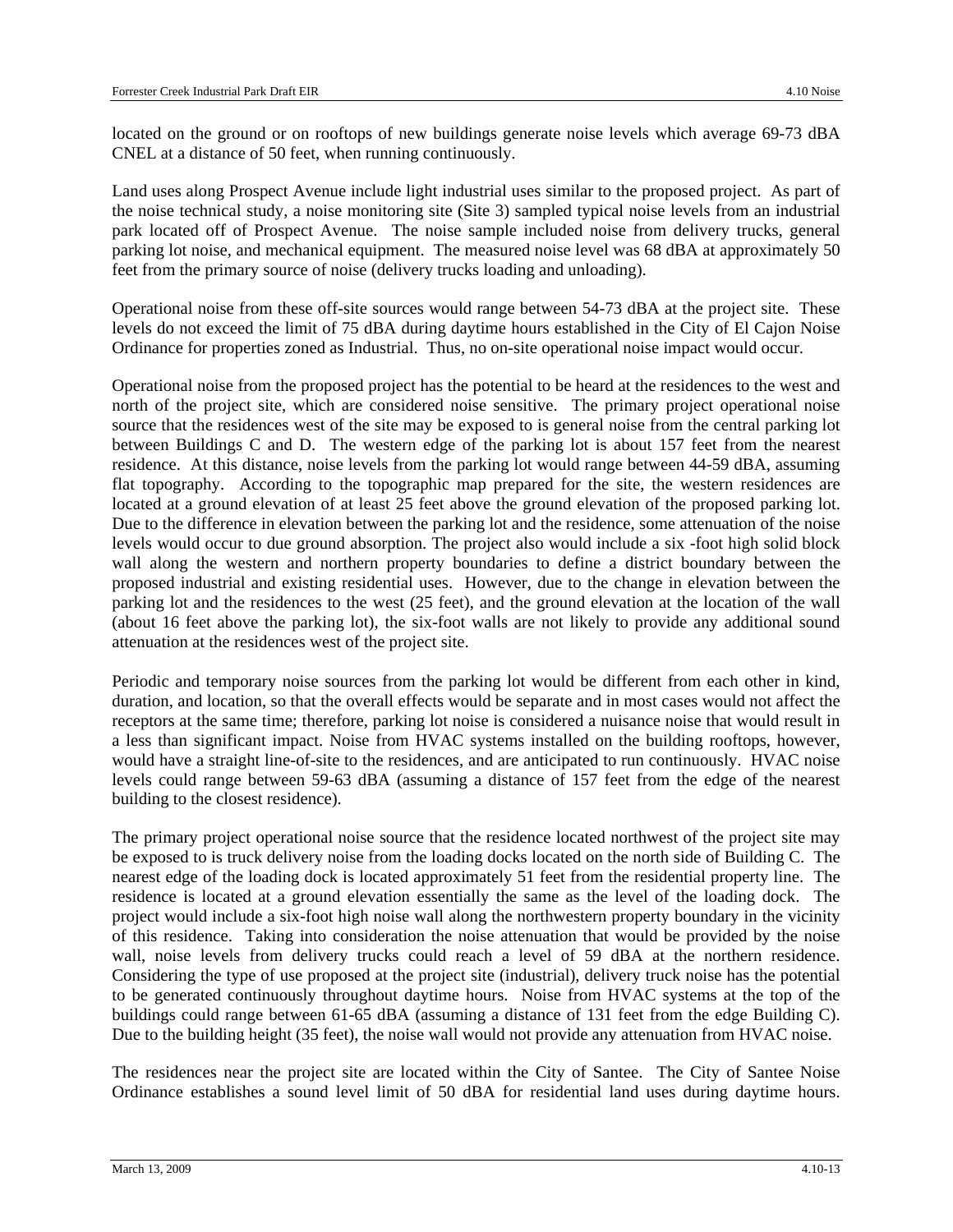However, the ordinance also states that if the measured ambient noise level exceeds the applicable limit, the allowable one-hour average noise level shall be the ambient level. The 24-hour noise measurement taken at Site 4 resulted in a noise level of 64 dBA CNEL, which is consistent with the designation of the site within the 65 dBA CNEL contour of the Gillespie Field Airport. The noise measurement taken at Site 4 is considered to be representative of the ambient noise environment at the residences to the north and west. The Santee Noise Element states that noise increases are considered significant if a proposed development results in increases in ambient noise levels of three or more decibels in areas where the noise levels already exceed compatibility standards. It should be noted that, according to the City of Santee General Plan map and zoning map, the residences to the west of the proposed project site are designated Residential, but the residence north of the project site is within an area designated for General Industrial use, and is therefore a non-conforming use. The compatibility standard for Residential use is 65 dBA CNEL, and the standard for Industrial use is 75 dBA CNEL.

The noise measurement at Site 4 near the residences reflects an ambient noise level of 64 dBA CNEL. For the residences west of the project site, this level exceeds the compatibility standard for residential uses. When the noise from the proposed HVAC system is added to this ambient level, the future noise level could reach as high as 67 dBA CNEL, which is an increase of three dB. Therefore, project operational noise impacts to the residences west of the project site would be potentially significant.

For the residence north of the project site, the addition of noise from both the rooftop HVAC system and truck deliveries, when added to ambient levels, could result in ambient noise levels as high as 68 dBA CNEL. The resulting level would therefore be more than three decibels over ambient noise levels. As discussed above, this residence is a non-conforming use located in an area designated for General Industrial use. According to the City of Santee Noise Element, noise levels as high as 75 dBA are considered compatible for Industrial land uses. However, since the property contains a residence, the more conservative compatibility standard of 65 dBA CNEL has been used to determine significance. Therefore, project operational noise impacts to the residence north of the project site are considered potentially significant.

## **4.10.4.2 SIGNIFICANCE OF IMPACT**

## **Transportation Noise**

Impacts from transportation noise, including traffic and trolley noise, would result in less than significant impacts on the proposed project and surrounding uses.

## **Operational Noise**

Impacts from project-generated operational noise to off-site residences are considered potentially significant.

## **4.10.4.3 MITIGATION, MONITORING, AND REPORTING**

The following mitigation measure would reduce noise levels associated with proposed HVAC equipment at adjacent residences. With the implementation of this mitigation measure, the combined project-related and ambient noise level would be reduced to 65 dBA CNEL or below.

*Noi-1* Noise from HVAC equipment shall be reduced by either the installation of acoustical shielding around all new rooftop HVAC equipment (which would reduce noise by up to 15 dBA), or by placing the HVAC equipment below grade in basement space. The acoustical shielding shall include a parapet wall of sufficient height to fully shield the equipment or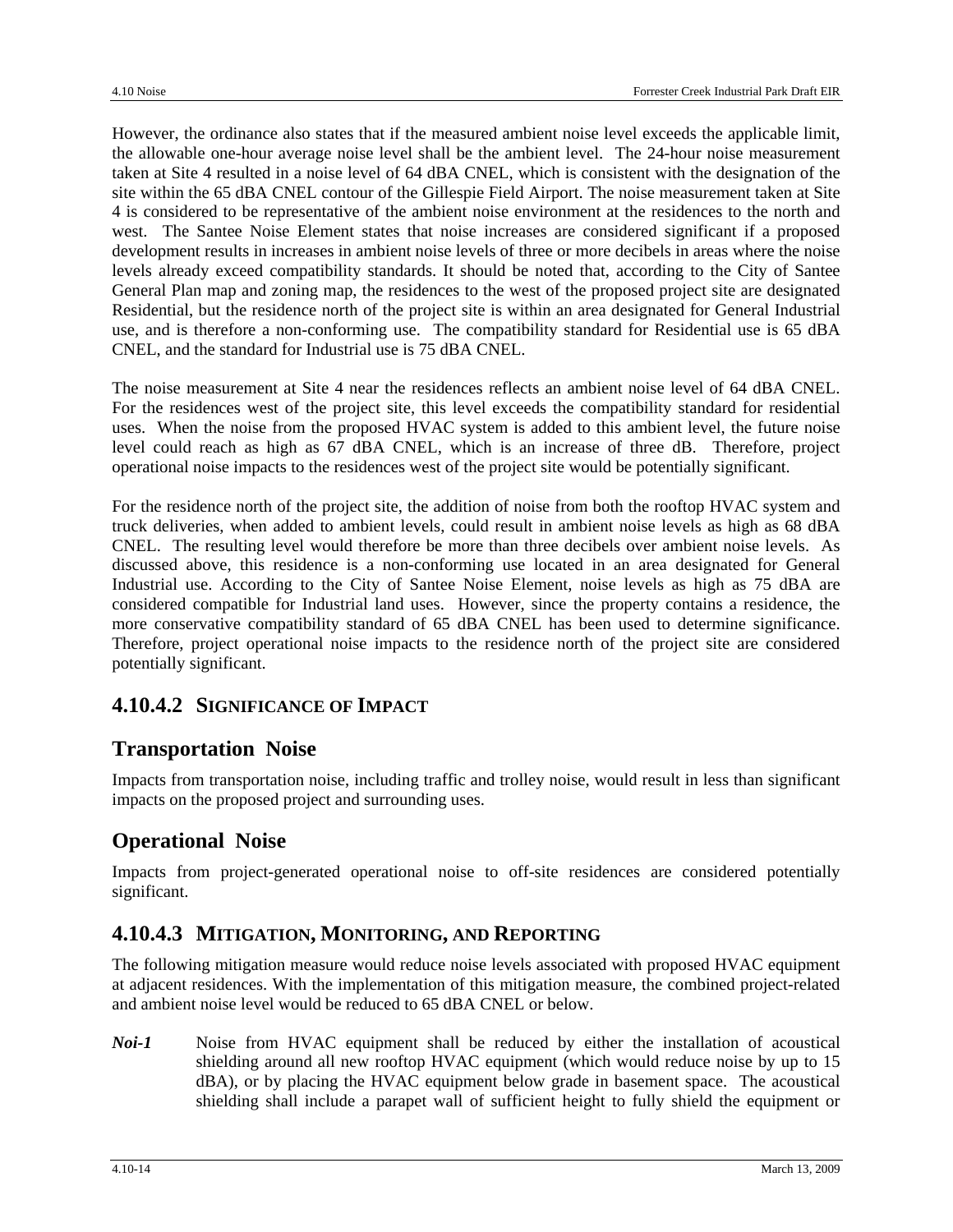acoustical shielding which complements the proposed building elevations and also fully shields the equipment.

## **4.10.5 ISSUE 2 – TEMPORARY INCREASES IN AMBIENT NOISE**

*Would implementation of the proposed project result in a substantial temporary or periodic increase in ambient noise levels in the project vicinity?* 

## **4.10.5.1 IMPACT ANALYSIS**

Construction of the proposed project buildings and facilities would generate temporary noise that could expose nearby receptors to elevated noise levels that may disrupt communication and routine activities. Elevated noise levels would be primarily experienced close to the noise source. The magnitude of the impact would depend on the type of construction activity, noise level generated by various pieces of construction equipment, duration of the construction phase, distance between the noise source and receiver, and intervening structures.

Anticipated project construction equipment and the projected use for various phases are summarized in Chapter 3.0, Project Description. Standard equipment, such as scrapers, graders, backhoes, loaders, tractors, cranes, and miscellaneous trucks, would be used for construction of most project facilities. Sound levels of typical construction equipment range from 60-90 dBA at 50 feet from the source (US EPA, 1971). As mentioned earlier, the nearest existing residences to the project site are located 44 feet from the western site boundary and 16 feet from the northern site boundary.

As described in Section 4.10.2, Relative Plans and Policies, the City of El Cajon restricts construction activity to daytime hours (between 7:00 a.m. and 7:00 p.m.). The City of Santee specifies that construction noise shall not exceed 75 decibels for more than 8 hours when measured at or within residential uses. Since construction noise could reach 90 dBA at the nearest residences north and west of the project site, impacts are considered potentially significant.

## **4.10.5.2 SIGNIFICANCE OF IMPACT**

Temporary noise impacts from construction equipment at nearby residences are considered potentially significant.

## **4.10.5.3 MITIGATION, MONITORING, AND REPORTING**

Implementation of mitigation measure *Noi-2* would reduce temporary noise impacts from construction activities to below a level of significance.

- *Noi-2* The project applicant shall implement the following measures to minimize short-term noise levels caused by construction activities. Measures to reduce construction/demolition noise to the maximum extent feasible shall be included in contractor specifications and shall include, but not be limited to, the following:
	- Construction equipment shall be properly outfitted and maintained with manufacturerrecommended noise-reduction devices to minimize construction-generated noise.
	- Stationary construction noise sources such as generators or pumps shall be located at least 100 feet from noise-sensitive land uses, to the extent feasible.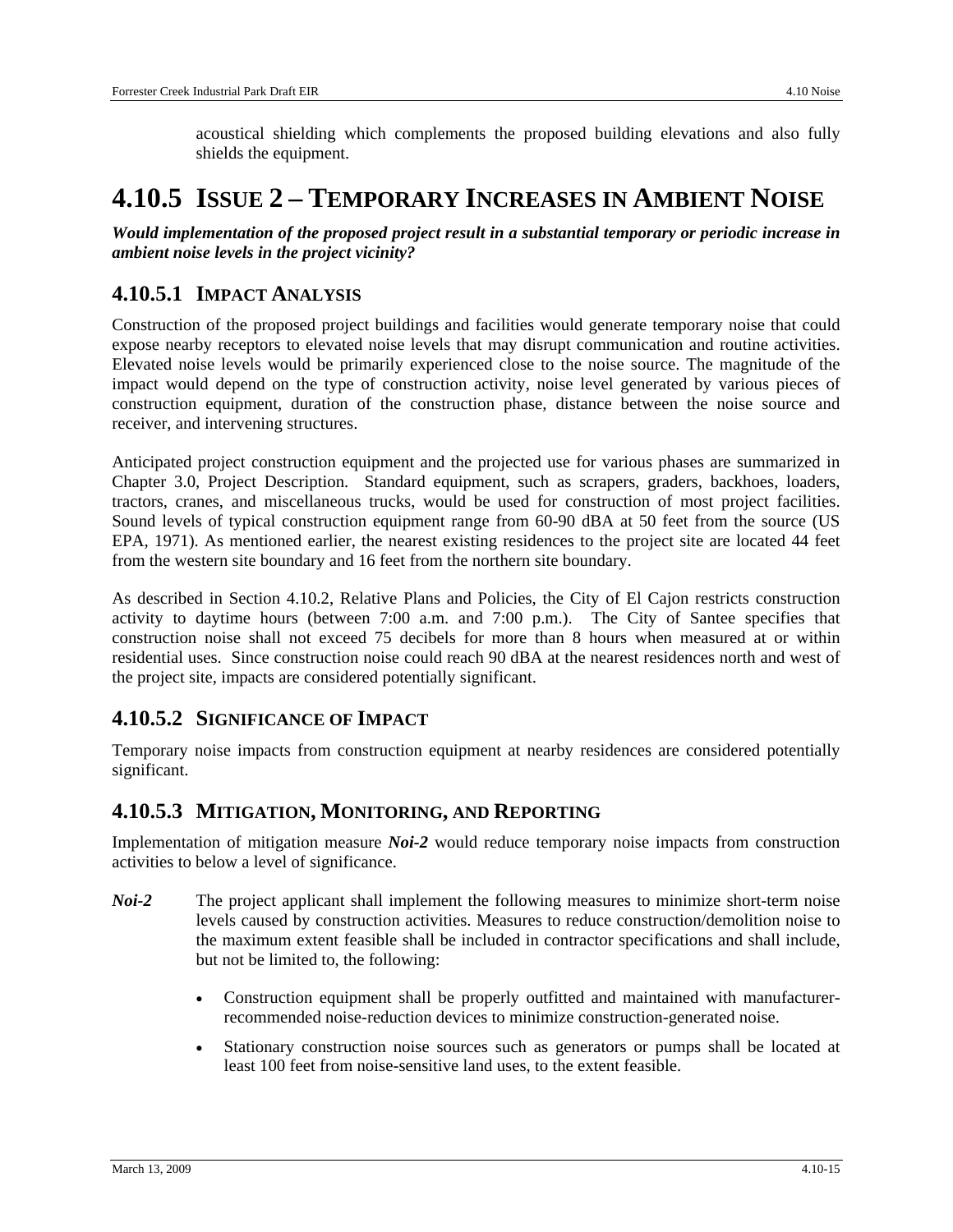- Lay-down and construction vehicle staging areas shall be located as far from noisesensitive land uses as feasible.
- Construction activity shall be restricted to occur between the hours of 7:00 a.m. and 7:00 p.m. Monday through Friday, excluding holidays, and 8:00 a.m. and 5:00 p.m. on Saturday.

## **4.10.6 ISSUE 3 – EXPOSURE TO AIRCRAFT NOISE**

*Would implementation of the proposed project expose people residing or working in the project area to excessive noise levels resulting from aircraft?* 

## **4.10.6.1 IMPACT ANALYSIS**

As mentioned in Section 4.10.2, Regulatory Framework, the proposed project site is located within the AIA for the Gillespie Field Airport. The Gillespie Field ALUCP identifies areas likely to be affected by noise and flight activity created by aircraft operations at the airport. According to the 2004 ALUCP, the proposed project site is located within the 65 dBA CNEL noise contour.

The Gillespie Field ALUCP airport noise/land use compatibility matrix identifies a range of land uses associated with various projected exterior CNEL values that are either identified as "Compatible," "Conditionally Compatible," or "Incompatible." The matrix is used to determine whether a proposed land use is consistent with the ALUCP policies and guidelines. The proposed Forrester Creek Industrial Park project is considered an industrial land use, and for this use, exterior noise levels up to 70-75 dBA CNEL are considered "Compatible." At this level, the outdoor CNEL is sufficiently attenuated by conventional construction so that the indoor noise level is acceptable, and activities associated with the land use may be carried out with essentially no interference from aircraft noise. As shown in Figure 4.10-1, the on-site noise measurements taken at the project site resulted in a noise level of 59 dBA Leq (Site 1) near the southwestern corner of the site and a noise level of 64 dBA CNEL at the northwestern area of the site. Noise from project traffic along Weld Boulevard is expected to reach about 66 dBA CNEL at 50 feet from the roadway centerline, and then decrease with increasing distance. Therefore, the proposed land use is consistent with the Gillespie Field ALUCP, and no impact with respect to excessive aircraft noise would occur.

## **4.10.6.2 SIGNIFICANCE OF IMPACT**

The Forrester Creek Industrial Park Project would have a less than significant impact related to exposure of people to excessive aircraft noise; therefore, no mitigation measures are required.

## **4.10.6.3 MITIGATION, MONITORING, AND REPORTING**

No mitigation is required.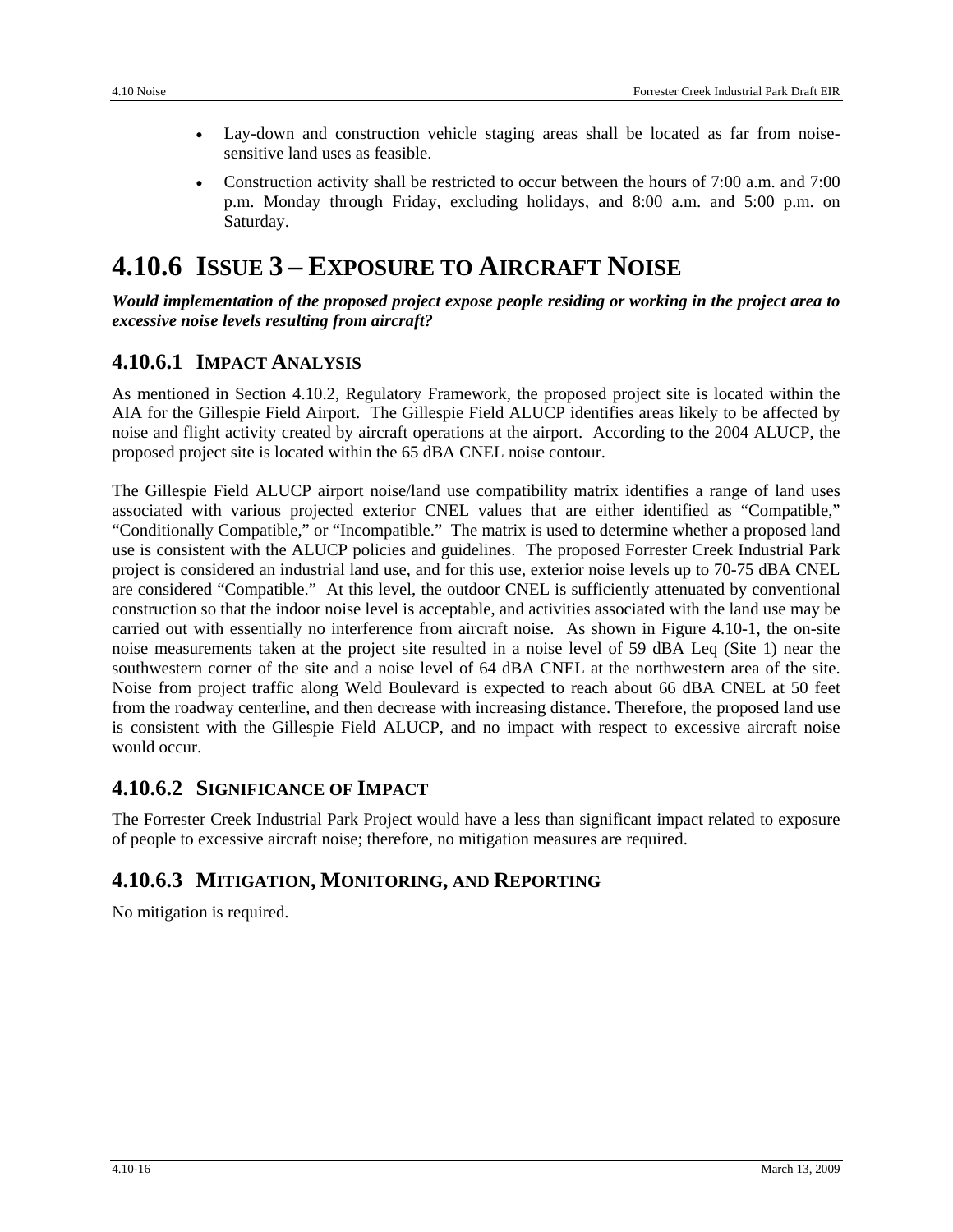## **4.10.7 ISSUE 4 – EXCESSIVE GROUNDBORNE VIBRATION OR NOISE**

*Would implementation of the proposed project result in the exposure of persons to or generation of excessive groundborne vibration or groundborne noise levels?* 

## **4.10.7.1 IMPACT ANALYSIS**

The main concerns related to groundborne vibration are annoyance and damage. The primary source of vibration within the project vicinity would be from construction activities associated with project. Vibration levels from vehicular traffic and stationary noise sources would not be significant.

An increased level of vibration would be expected to occur during construction from the operation of construction equipment. The level of vibration depends on the type of soil and the energy generating capability of the construction equipment. Generally, the way a building is constructed and its condition determines how much vibration it can withstand before damage appears. In general, land uses that are considered "vibration-sensitive" include research facilities or other facilities that use sensitive laboratory equipment.

Vibration criteria for sensitive equipment and operations are not defined and are often case specific. In general, the criteria must be determined based on manufacturer specifications and recommendations by the equipment user. As a guide, major construction activity within 200 feet and pile driving within 600 feet would be potentially disruptive to sensitive operations (Caltrans, 1996). Construction equipment types expected to be used during proposed project construction are listed in Chapter 3.0, Project Description, and do not include pile drivers. There are no known vibration-sensitive uses located within 200 feet of the proposed project site, and the source of the vibration would cease once the project is constructed. Therefore, impacts would be less than significant.

## **4.10.7.2 SIGNIFICANCE OF IMPACT**

Impacts associated with excessive vibration would be less than significant.

## **4.10.7.3 MITIGATION, MONITORING, AND REPORTING**

No mitigation is required.